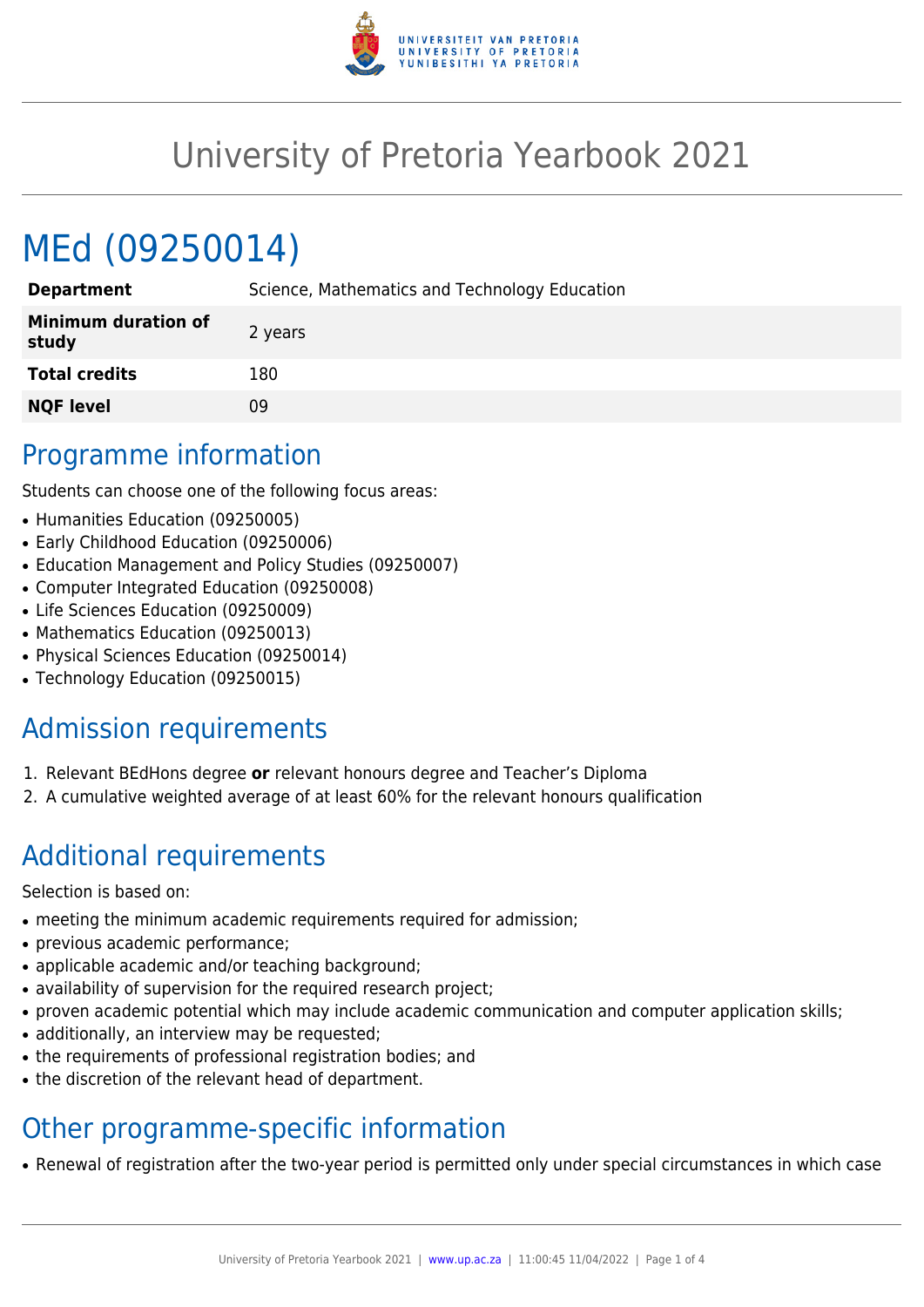

the head of department may give approval for a limited fixed extension of this period in terms of the set procedures.

- Students will be granted two opportunities to pass NMQ 801. Unsuccessful candidates will not be allowed to continue with the programme.
- This requirement applies to both the full research as well as the coursework master's degrees.

# Research information

All master's students must submit a dissertation or a mini-dissertation and must pass Research Proposal (NMQ 801). For the MEd research degree programmes, a dissertation on a topic approved by the Dean on the recommendation of the relevant head of department must be submitted, following the approval of a complete research proposal. A literature study is not acceptable.

- One publishable article based on the research that the student conducted for the dissertation or the minidissertation and approved by the supervisor, must be submitted. The article must be submitted at the offices of Student Administration before 15 February for the Autumn graduation ceremonies and before 15 July for the Spring graduation ceremonies.
- In addition to the copies referred to above, each successful student must submit a bound paper copy as well as two electronic copies of the approved mini-dissertation/dissertation to the Head: Student Administration in the format specified by the Faculty and in accordance with the minimum standards set by the Department of Library Services
- (see http://upetd.up.ac.za/authors/ publish/ standards.htm#specs), before 15 February for the Autumn graduation ceremonies and before 15 July for the Spring graduation ceremonies. Failure to meet these deadlines will result in the degree being awarded during a subsequent series of graduation ceremonies.
- All students have to submit a research proposal during the first year of registration and defend it successfully before a panel of examiners appointed by the Dean, in collaboration with the relevant head of department, Supervisor and Research Coordinator, before they can start with the research.
- Students have to apply for ethical clearance to the relevant head of department and Ethics Committee and only commence with field work once the application for ethical clearance has been approved by the Ethics Committee.
- Students have to present a progress report on the research to the supervisor annually. Continued reregistration depends on satisfactory annual progress.
- All students have to attend the research capacity building sessions on quantitative and qualitative research at master's level.

# Pass with distinction

The MEd degree is conferred with distinction on a student who obtains at least 75% in the dissertation.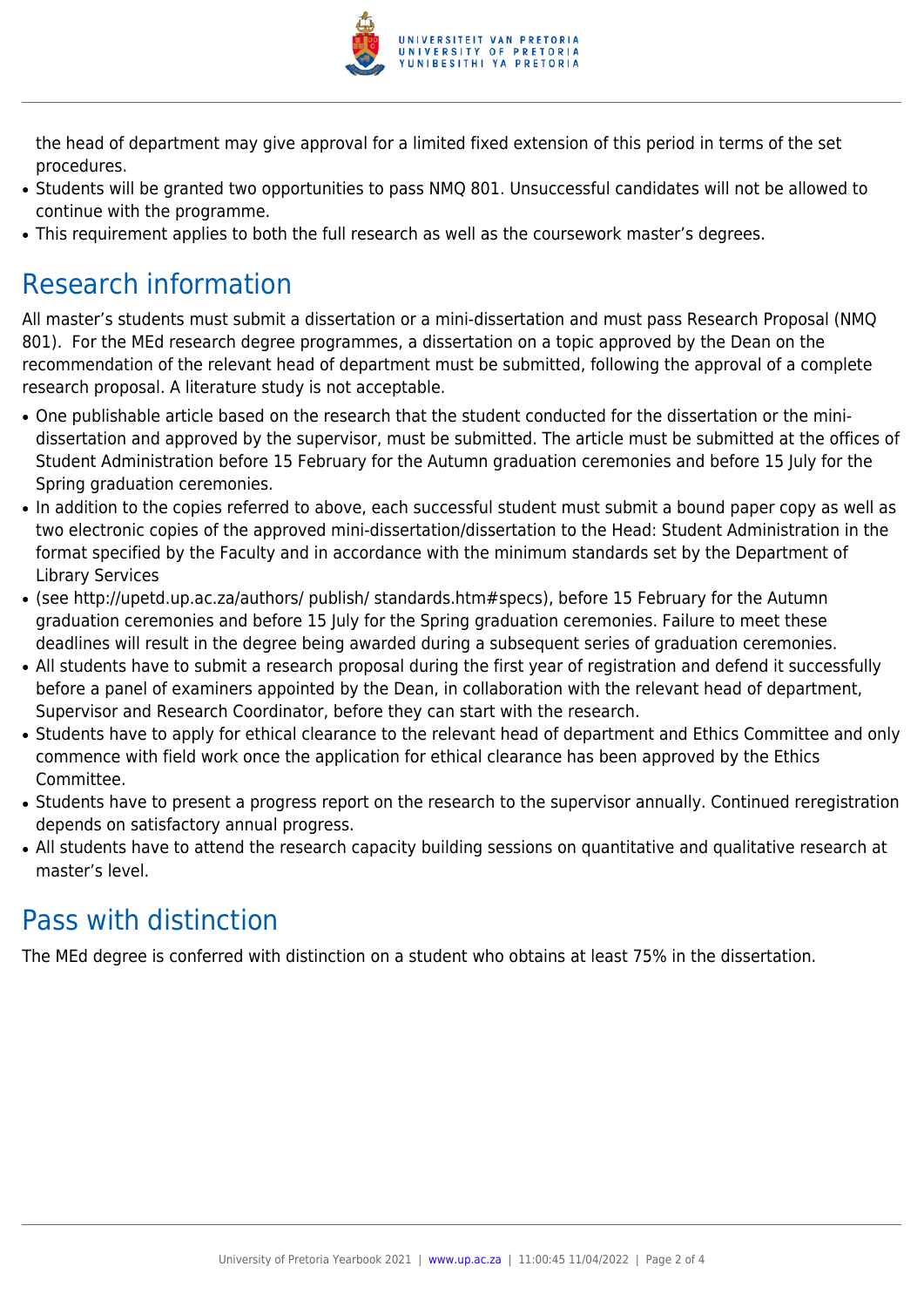

# Curriculum: Year 1

**Minimum credits: 180**

### **Fundamental modules**

### **Research proposal 801 (NMQ 801)**

| <b>Module credits</b>         | 0.00                           |
|-------------------------------|--------------------------------|
| <b>NQF Level</b>              | 09                             |
| Language of tuition           | Module is presented in English |
| <b>Department</b>             | Humanities Education           |
| <b>Period of presentation</b> | Year                           |

#### **Module content**

Development of a research proposal. Research methodology. Overview and principles of quantitative and qualitative research methodology. Data collection methods, data analysis methods, paradigm analysis and theoretical frameworks for educational studies. Global theoretical perspectives in education.

### **Core modules**

### **Dissertation: Physical Sciences Education 890 (PHN 890)**

| 180.00                                       |
|----------------------------------------------|
| 09                                           |
| No prerequisites.                            |
| Module is presented in English               |
| Science Mathematics and Technology Education |
| Year                                         |
|                                              |

#### **Module content**

A dissertation conducted under supervision of a supervisor in the area of physical sciences education.